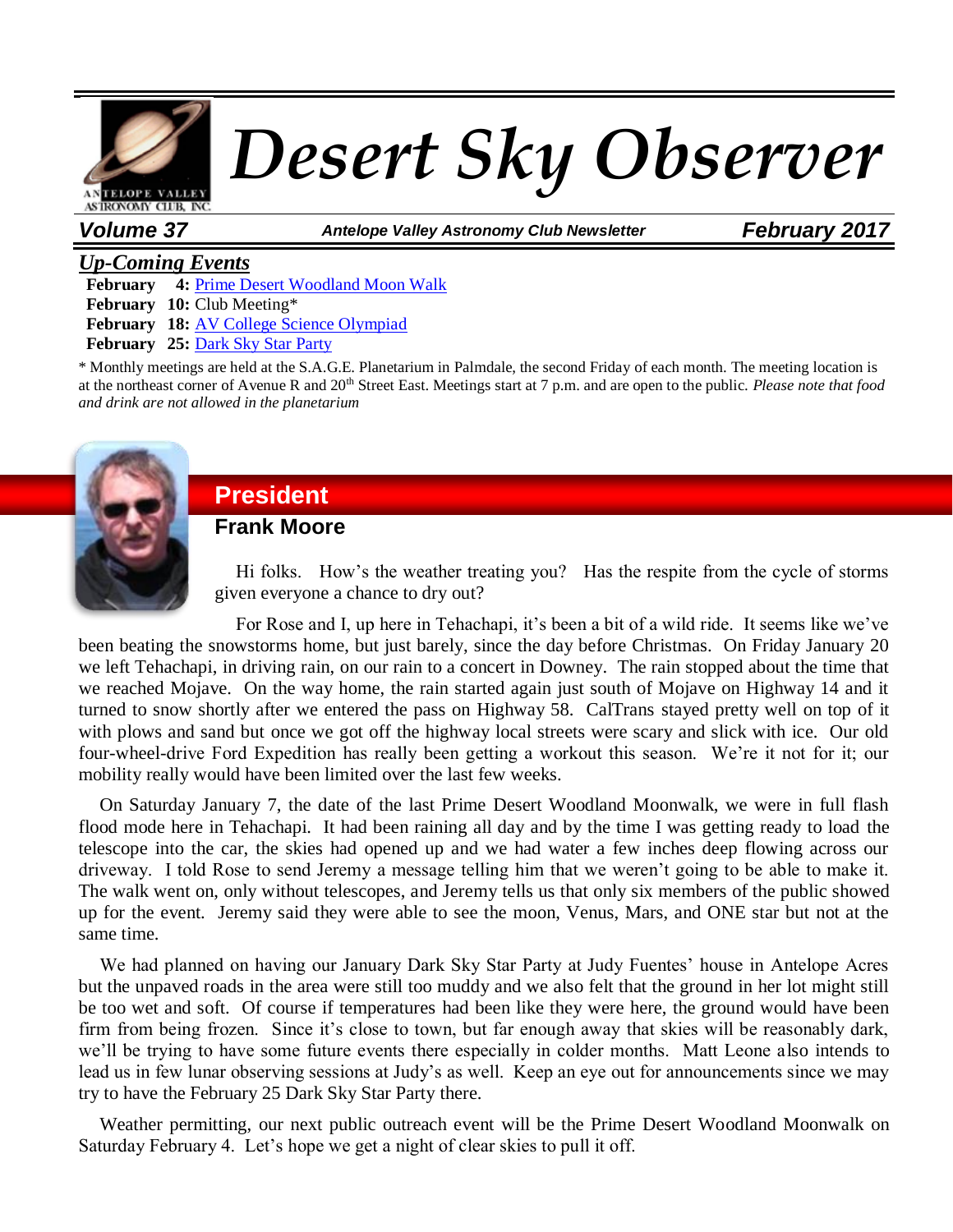When I hadn't yet heard from him concerning the LA County Regional Science Olympiad, I contacted Christos Vaiiotis the Department Chair of the Physics Department at Antelope Valley College. He apologized for not having contacted me sooner and said that they definitely want us and, in fact, that they have us listed on the event maps in our "usual location".

The Science Olympiad is scheduled for Saturday February 18 and we usually begin setting up around 7:30 am and start taking the telescopes and displays down at about 3:00 pm when the students all gather for their awards ceremonies. We'll have our display board and at least a couple of hydrogen-alpha solar telescopes as well as some scopes for use with white light filters or to observe some solar system objects while they're up. The moon will be up till 11:10 am, Saturn till 12:37pm and Venus throughout the entirety of the event. We might be able to share Jupiter with early arrivals but it sets a little after 9:00 am. Mercury will also be up but will probably be too close to the sun for safe viewing. We'll be sending out details, including a map, in a subsequent email. This is a great event, one of my favorites of the year, with plenty of eager, young, science oriented minds.

Mark your calendars. We have the Group Campsite at Saddleback Butte State Park reserved for our Messier Marathon and Dark Sky Star Party on Saturday March 25. Some of us will arrive as early as 2:00 pm to setup and we'll have the site till Sunday morning. We realize it's the same weekend as the LA County Air Show at Fox Field but it was one of two weekends that were optimal for a Messier Marathon and the other, April 1, is the date of a Prime Desert Woodland Moonwalk. We'll send out separate emails with details.

I mentioned this at the meeting, but those of you who are "plane crazy" like me might also be interested in knowing that the Kern County Airshow, at the China Lake Naval Weapons Center in Ridgecrest, is scheduled for the preceding week on Saturday March 18 and Sunday March 19. The Blue Angels will be performing and it will be the first air show at the base in 23 years.



# **Secretary**

#### **Rose Moore**

Prior to our PDW event this Saturday on February 4th, we are having a Beginner's Class at the SAGE Planetarium starting at 2pm. Jeremy will be conducting the class covering basic astronomy, star party etiquette, our library, and other topics. This class is needed before members can take out library books and telescopes. You do not have to

register for the class, but show up at the SAGE at 2pm.

We have a Prime Desert Woodland Moon Walk on Saturday, Feb. 4th at 6:30pm. Members needed with telescopes, weather permitting!

On Saturday February 18th, starting at approximately 8:30 am, is the Antelope Valley College Science Olympiad. We will be set up with solar scopes, a table for handouts, and Frank's information board in our usual spot. We will need members to help at this event. Set up time is 7:30am. Our participation in the event is till 1-2pm. Cars will be permitted in to unload, but not after the start of the event. There is usually plenty of parking in the adjacent parking area. We will have maps and further info at the next club meeting, as well as sending out an email a few days before.

I have sent out an email to members regarding participation in the Poppy Festival. I have not had much of a response, but will wait a few more days before we make a decision to do this event. Let me know if you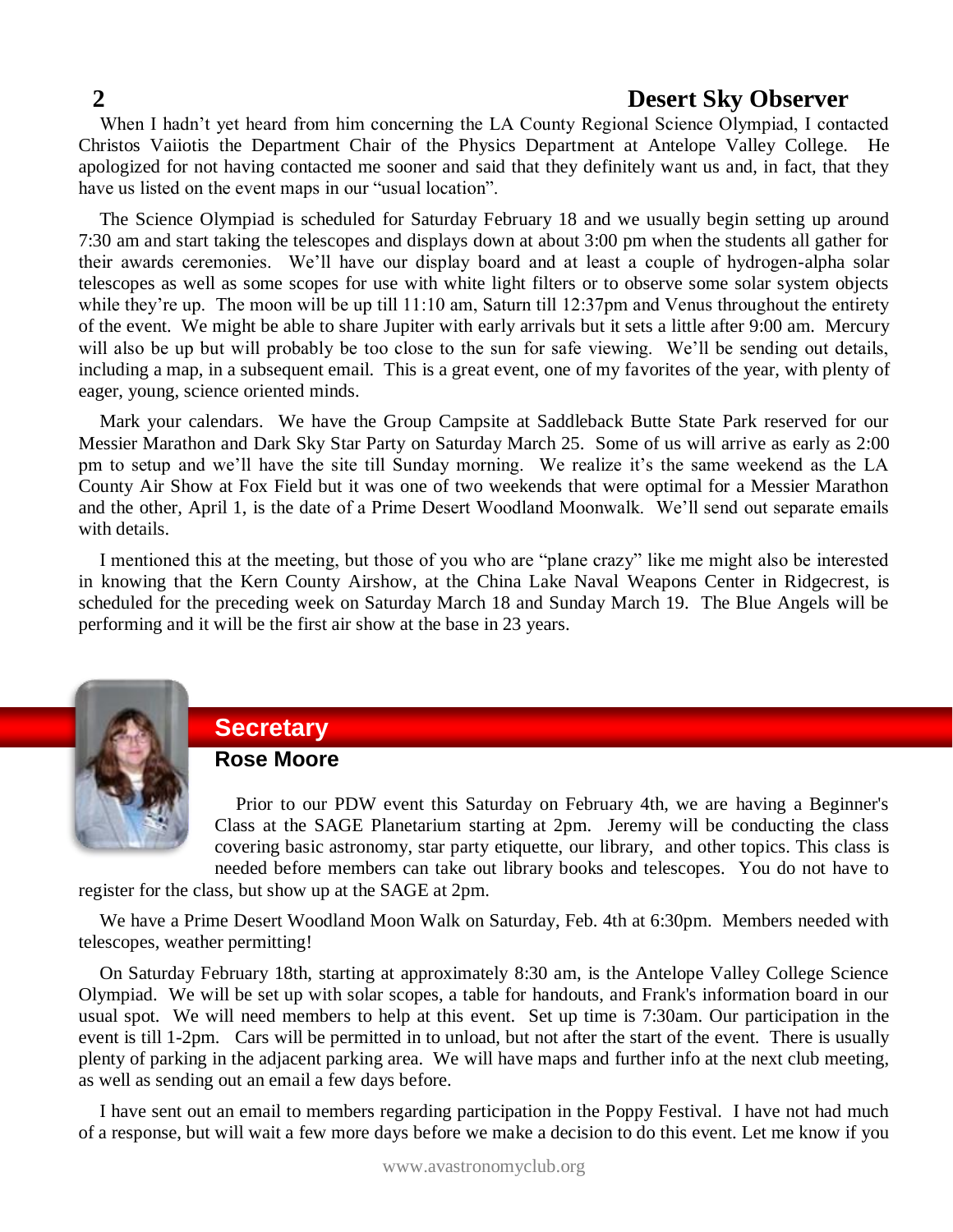are interested. The Poppy Festival is Saturday and Sunday April 22nd and 23rd. We need more than a handful of people to do this event. I'll keep members posted as to our status.

I know it's early in the year, but we will have to plan on where our Christmas Party will be for December. Most decent venues are booked up by the spring. If anyone has suggestions as to where we might look into having the party, please email me your suggestions. The Board will keep everyone posted on any decisions as we start looking for a venue.

# **Space Place**

# Comet Campaign: Amateurs Wanted

By Marcus Woo

In a cosmic coincidence, three comets will soon be approaching Earth—and astronomers want you to help study them. This global campaign, which will begin at the end of January when the first comet is bright enough, will enlist amateur astronomers to help researchers continuously monitor how the comets change over time and, ultimately, learn what these ancient ice chunks reveal about the origins of the solar system.

Over the last few years, spacecraft like NASA's Deep Impact/EPOXI or ESA's Rosetta (of which NASA played a part) discovered that comets are more dynamic than anyone realized. The missions found that dust and gas burst from a comet's nucleus every few days or weeks—fleeting phenomena that would have gone unnoticed if it weren't for the constant and nearby observations. But space missions are expensive, so for three upcoming cometary visits, researchers are instead recruiting the combined efforts of telescopes from around the world.

"This is a way that we hope can get the same sorts of observations: by harnessing the power of the masses from various amateurs," says Matthew Knight, an astronomer at the University of Maryland.

By observing the gas and dust in the coma (the comet's atmosphere of gas and dust), and tracking outbursts, amateurs will help professional researchers measure the properties of the comet's nucleus, such as its composition, rotation speed, and how well it holds together.

The observations may also help NASA scout out future destinations. The three targets are so-called Jupiter family comets, with relatively short periods just over five years—and orbits that are accessible to spacecraft. "The better understood a comet is," Knight says, "the better NASA can plan for a mission and figure out what the environment is going to be like, and what specifications the spacecraft will need to ensure that it will be successful."

The first comet to arrive is 41P/Tuttle-Giacobini-Kresak, whose prime window runs from the end of January to the end of July. Comet 45P/Honda-Mrkos-Pajdusakova will be most visible between mid-February and mid-March. The third target, comet 46P/Wirtanen won't arrive until 2018.

Still, the opportunity to observe three relatively bright comets within roughly 18 months is rare. "We're talking 20 or more years since we've had anything remotely resembling this," Knight says. "Telescope technology and our knowledge of comets are just totally different now than the last time any of these were good for observing."

For more information about how to participate in the campaign, visit [http://www.psi.edu/41P45P46P.](http://www.psi.edu/41P45P46P)

Want to teach kids about the anatomy of a comet? Go to the NASA Space Place and use Comet on a Stick activity!<http://spaceplace.nasa.gov/comet-stick/>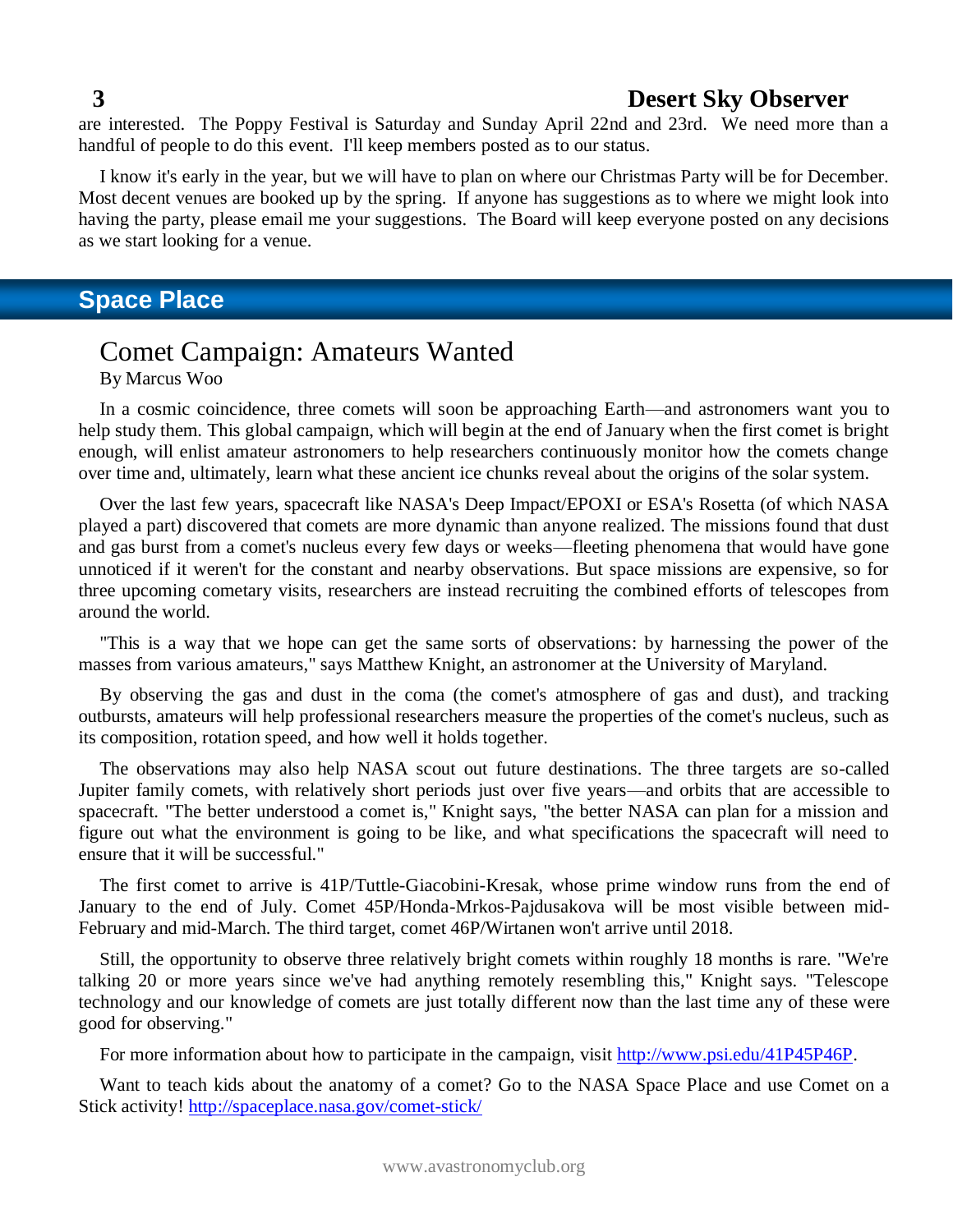# **News Headlines**

#### **Two stars will merge in 2022 and explode into red fury**

In 2022, there will be a spectacular sky show. Two stars will merge into one, pushing out excess gas into an explosion known as a red nova. At magnitude 2, it will be as bright as Polaris in the sky, and just behind Sirius and Vega in brightness. The collision in the constellation of Cygnus will be visible for up to six months.

<http://www.astronomy.com/news/2017/01/2022-red-nova>

#### **Close Views Show Saturn's Rings in Unprecedented Detail**

Newly released images showcase the incredible closeness with which NASA's Cassini spacecraft, now in its "Ring-Grazing" orbits phase, is observing Saturn's dazzling rings of icy debris.The views are some of the closest-ever images of the outer parts of the main rings, giving scientists an eagerly awaited opportunity to observe features with names like "straw" and "propellers

<https://goo.gl/d3i4On>

#### **Did Pluto's Weird Red Spots Result from Crash That Spawned Charon?**

Mysterious dark reddish spots along Pluto's equator may be the aftermath of the giant impact that helped form the dwarf planet's largest moon Charon, a new study finds.This finding could also help explain the strangely wide variety of colors seen in distant objects in the solar system's Kuiper belt, researchers say. <https://goo.gl/1O9Nkn>

#### **Get Your Iridium Fix Before It's Too Late!**

Say it ain't so! The shock and dazzle of Iridium flares will soon be a thing of the past. Here's how to make the most of seeing them before a new generation of spacecraft replaces the Iridium satellites. Sadly, that era will soon draw to a close. On January 14th, SpaceX's Falcon 9 delivered the first 10 of a new generation of Iridium NEXT satellites to low-Earth orbit, starting the process to replace the older units in a maneuver called slot-swapping.

<https://goo.gl/cezy19>

#### **Astronomers Encourage Cities to Shield Outdoor Lighting**

The American Astronomical Society passed a resolution at their annual meeting in Grapevine, Texas this month, "affirming that access to a dark night sky is a universal human right, making quality outdoor lighting a worldwide imperative." The organization also endorsed a set of recommendations for outdoor lighting. In short, "shield the light, dim it, and use redder, warmer colors," said Lori Allen, director of the Kitt Peak National Observatory in Arizona.

<https://www.insidescience.org/news/astronomers-encourage-cities-shield-outdoor-lighting>

#### **'Earth wind' bathes the Moon with oxygen**

A new study from Japanese researchers reveals that for the past 2.4 billion years, the moon has been bathed in a stream of oxygen particles stripped from the Earth's atmosphere. By combining measurements taken with the lunar orbiter Kaguya and studies of lunar rocks, researchers prove that Earth contributes it's own unique whiff of elements to the moon's surface. The findings adds substantial proof to the theory that solar winds can carry particles of terrestrial origins all the way to the lunar surface.

<http://www.astronomy.com/news/2017/01/earth-wind-baths-the-moon-in-oxygen>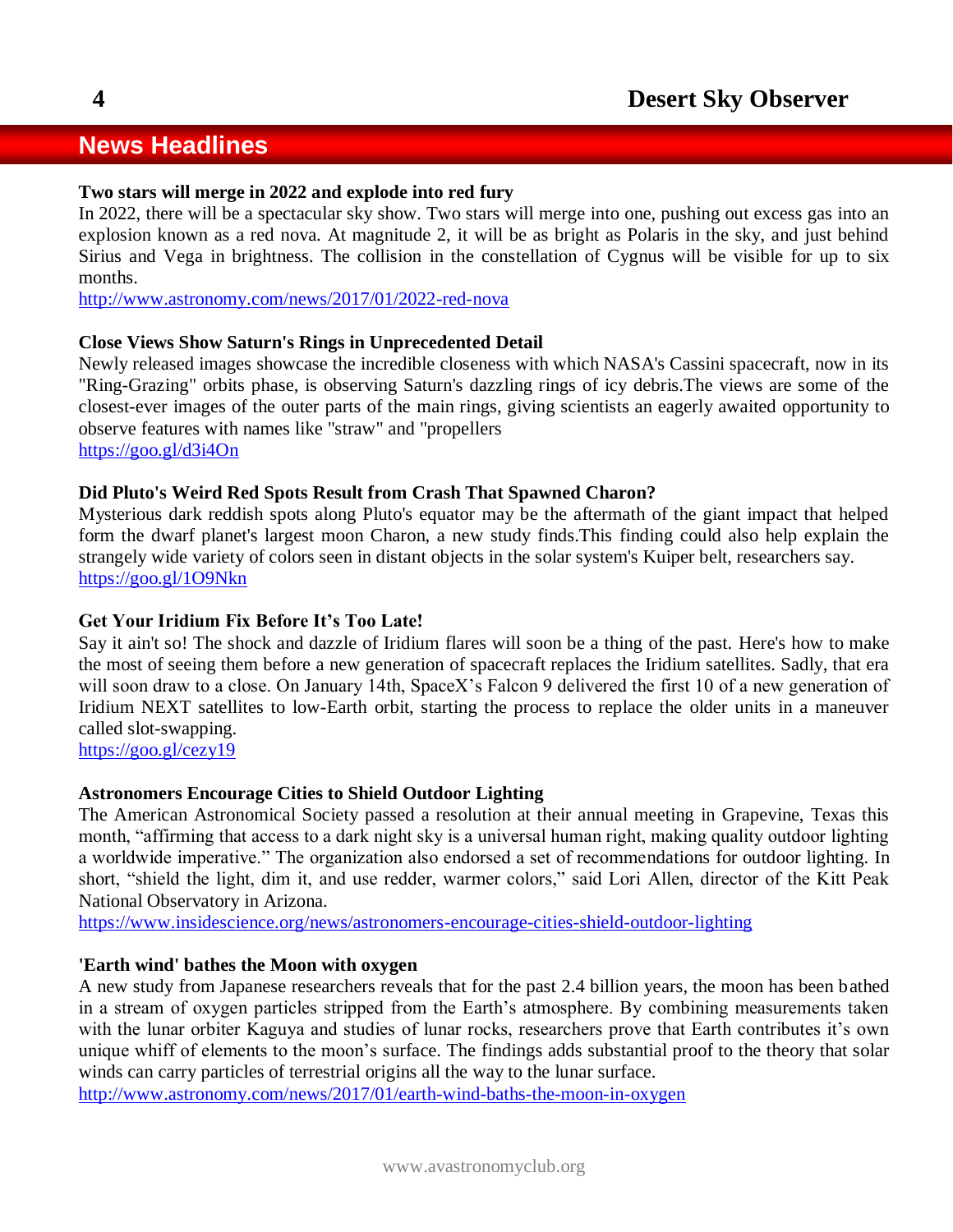## **February Sky Data**

#### **Best time for deep sky observing this month: February 15 through February 28**

**Mercury**, lies low in the southeast just before dawn down to the lower left of Saturn. It brightens from -0.2 to -1.2 during the month. It will be best seen around mid-month but no details would be expected to be seen on its disk which spans around 5 arc seconds across.

**Venus** is dominating the western sky this month shining virtually at its brightest with a magnitude -4.8. On the 4th of February it reaches its highest elevation of 33 degrees at sunset. Its angular size increases from 31 to 46 arc seconds during the month but at the same time the phase reduces from 40% to 18% illuminated.

**Mars** is easy to find this month lying in Pisces up and to the left of Venus. They are closest on February 1st with a separation of 5.4 degrees. By month's end, as Mars continues to move eastwards and Venus begins to fall back towards the western horizon, their separation increases to just over 12 degrees. Its brightness falls slightly from magnitude  $+1.1$  to  $+1.3$  while its angular diameter falls from 5.1 to 4.6 arc seconds.

**Jupiter** lies in Virgo some 3 and a half degrees above its brightest star, Spica. It will be due south at an elevation of 34 degrees at  $\sim 04:30$  at the start and at  $\sim 02:30$  by the end of February. The size of Jupiter's disk increases slightly from 39 to 42 arc seconds as February progresses with its magnitude increasing very slightly from -2.2 to - 2.4.

**Saturn** is now a morning object, rising in the south-east at ~03:30 as the month begin but by about 02:00 at its end. Its diameter increases from 15.6 to 16.1 arc seconds during the month as it shines at magnitude  $+0.6$ . Towards the end of the month it will be high enough in the south-east before dawn to make out the beautiful ring system which, at over 26 degrees to the line of sight, are as open as they ever become.

There are no significant **meteor-showers** in February, and it is generally a quiet time for sporadic meteors too.



# **Sun and Moon Rise and Set**

| <b>Date</b> | <b>Moonrise Moonset Sunrise Sunset</b> |       |       |       |
|-------------|----------------------------------------|-------|-------|-------|
| 2/1/2017    | 09:47                                  | 22:25 | 06:49 | 17:21 |
| 2/5/2017    | 12:33                                  | 01:40 | 06:46 | 17:25 |
| 2/10/2017   | 17:31                                  | 06:22 | 06:41 | 17:30 |
| 2/15/2017   | 22:23                                  | 09:25 | 06:36 | 17:35 |
| 2/20/2017   | 01:57                                  | 12:31 | 06:31 | 17:40 |
| 2/25/2017   | 05:50                                  | 17:05 | 06:25 | 17:44 |
| 2/28/2017   | 07:46                                  | 20:16 | 06:21 | 17:47 |

# **Planet Data**

|                |             | Feb <sub>1</sub> |            |            |
|----------------|-------------|------------------|------------|------------|
|                | <b>Rise</b> | <b>Transit</b>   | <b>Set</b> | <b>Mag</b> |
| <b>Mercury</b> | 05:36       | 10:40            | 15:41      | $-0.2$     |
| <b>Venus</b>   | 08:41       | 14:54            | 21:05      | $-4.6$     |
| <b>Mars</b>    | 09:03       | 15:15            | 21:26      | 1.1        |
| <b>Jupiter</b> | 22:42       | 04:27            | 10:13      | $-2.2$     |
| <b>Saturn</b>  | 03:33       | 08:36            | 13:43      | 0.6        |

|                |             | <b>Feb 15</b>  |            |            |
|----------------|-------------|----------------|------------|------------|
|                | <b>Rise</b> | <b>Transit</b> | <b>Set</b> | <b>Mag</b> |
| <b>Mercury</b> | 05:58       | 11:14          | 16:26      | $-0.5$     |
| <b>Venus</b>   | 08:01       | 14:31          | 20:58      | $-4.6$     |
| <b>Mars</b>    | 08:34       | 14:58          | 21:21      | 1.2        |
| <b>Jupiter</b> | 21:46       | 03:32          | 09:18      | $-2.3$     |
| <b>Saturn</b>  | 02:43       | 07:46          | 12:53      | 0.6        |

| <b>Feb 31</b>  |             |                |            |            |  |  |  |
|----------------|-------------|----------------|------------|------------|--|--|--|
|                | <b>Rise</b> | <b>Transit</b> | <b>Set</b> | <b>Mag</b> |  |  |  |
| <b>Mercury</b> | 06:12       | 11:50          | 17:24      | $-1.2$     |  |  |  |
| <b>Venus</b>   | 07:11       | 13:53          | 20:31      | $-4.6$     |  |  |  |
| <b>Mars</b>    | 08:07       | 14:42          | 21:16      | 1.3        |  |  |  |
| <b>Jupiter</b> | 20:52       | 02:38          | 08:25      | $-2.4$     |  |  |  |
| <b>Saturn</b>  | 01:56       | 06:59          | 12:05      | 0.5        |  |  |  |

Planet, Sun, and Moon data calculated for local time at Lancaster, CA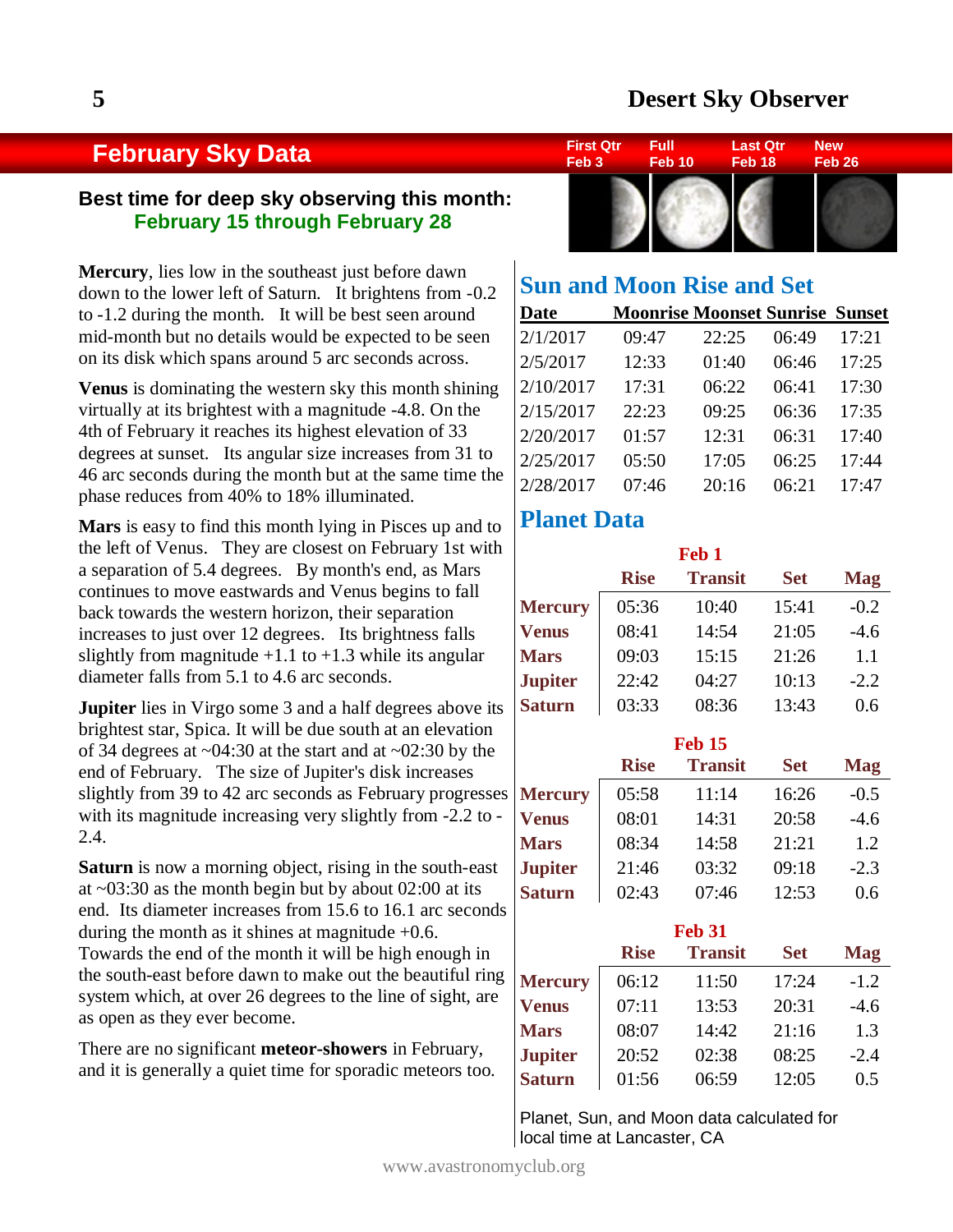

To use the chart, go outside within an hour or so of the time listed and hold it up to the sky. Turn the chart so the direction you are looking is at the bottom of the chart. If you are looking to the south then have 'South horizon' at the lower edge.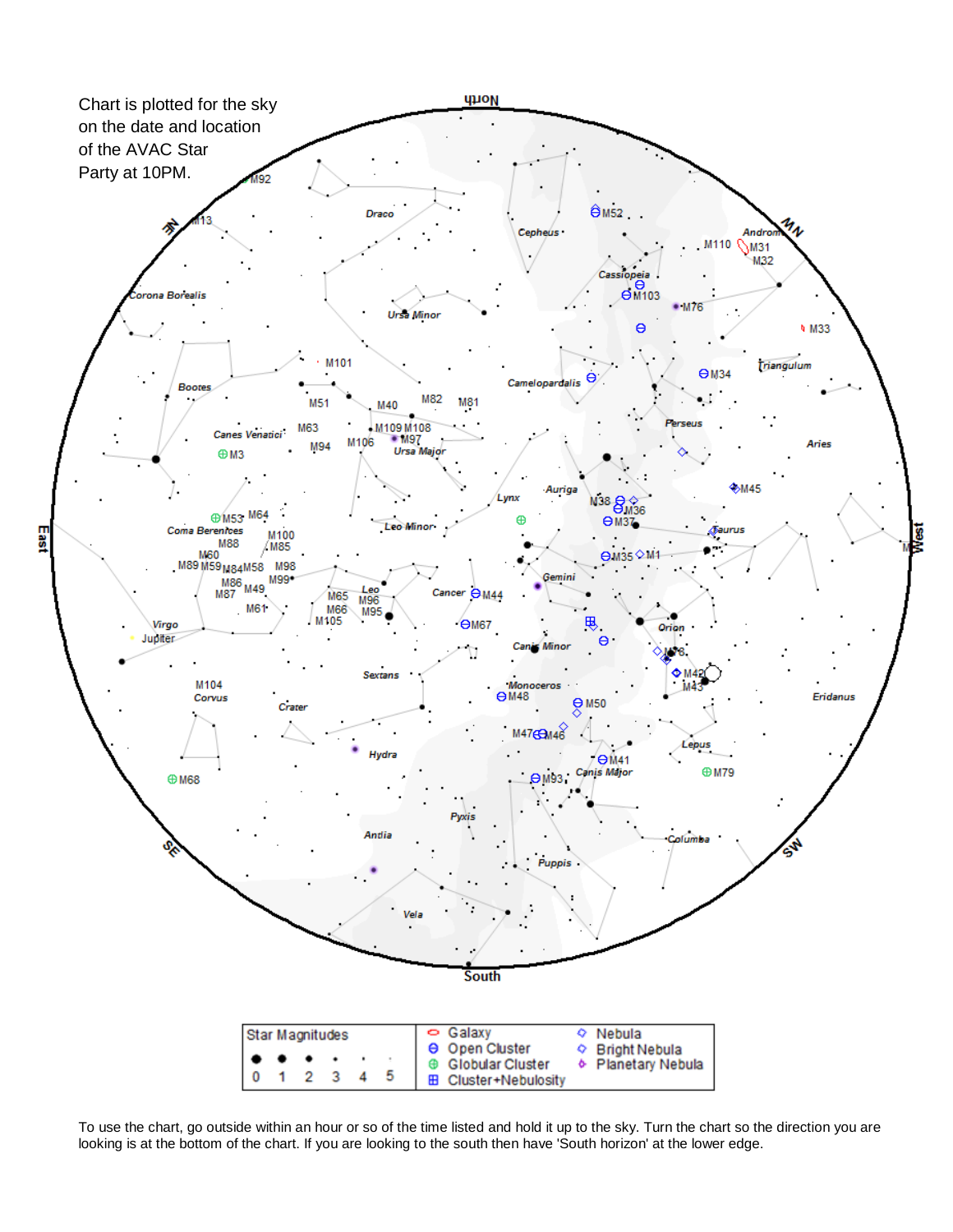# **Suggested Observing List**

The list below contains objects that will be visible on the night of the AVAC Star Party. The list is sorted by the best time to observe the object. The difficulty column describes how difficult it is to observe the object from the current location on a perfect night in a 6 inch Newtonian telescope.

| ID              | <b>Cls</b> | Con | <b>RA 2000</b> | <b>Dec 2000</b>      | <b>Mag</b> | <b>Begin</b> | <b>Best</b> | <b>End</b> | <b>Difficulty</b> |
|-----------------|------------|-----|----------------|----------------------|------------|--------------|-------------|------------|-------------------|
| M 52            | Open       | Cas | 23h24m48.0s    | $+61°35'36"$         | 8.2        | 18:58        | 19:11       | 19:49      | detectable        |
| M 110           | Gal        | And | 00h40m22.3s    | $+41^{\circ}41'09''$ | 8.9        | 18:57        | 19:11       | 19:23      | detectable        |
| M 32            | Gal        | And | 00h42m41.8s    | $+40^{\circ}51'58"$  | 8.9        | 18:55        | 19:11       | 19:25      | easy              |
| <b>NGC 7789</b> | Open       | Cas | 23h57m24.0s    | $+56^{\circ}42'30''$ | 7.5        | 18:59        | 19:11       | 19:14      | detectable        |
| M 31            | Gal        | And | 00h42m44.3s    | $+41^{\circ}16'07"$  | 4.3        | 18:53        | 19:11       | 19:25      | easy              |
| M 77            | Gal        | Cet | 02h42m40.8s    | $-00^{\circ}00'48"$  | 9.7        | 18:55        | 19:11       | 19:40      | detectable        |
| <b>NGC 7790</b> | Open       | Cas | 23h58m24.0s    | $+61^{\circ}12'30"$  | 7.2        | 18:50        | 19:12       | 19:26      | easy              |
| <b>NGC 1851</b> | Glob       | Col | 05h14m06.0s    | $-40^{\circ}02'48''$ | 7.1        | 18:54        | 19:12       | 19:59      | difficult         |
| M 33            | Gal        | Tri | 01h33m50.9s    | $+30^{\circ}39'36"$  | 6.4        | 18:56        | 19:12       | 19:53      | detectable        |
| <b>NGC 457</b>  | Open       | Cas | 01h19m35.0s    | $+58^{\circ}17'12"$  | 5.1        | 18:52        | 19:13       | 20:41      | obvious           |
| M 76            | PNe        | Per | 01h42m19.9s    | $+51^{\circ}34'31"$  | 10.1       | 18:56        | 19:13       | 20:37      | detectable        |
| <b>NGC 752</b>  | Open       | And | 01h57m41.0s    | $+37^{\circ}47'06"$  | 6.6        | 18:52        | 19:13       | 20:33      | challenging       |
| M 103           | Open       | Cas | 01h33m23.0s    | $+60^{\circ}39'00"$  | 6.9        | 18:49        | 19:14       | 21:00      | obvious           |
| <b>NGC 559</b>  | Open       | Cas | 01h29m31.0s    | $+63^{\circ}18'24"$  | 7.4        | 18:51        | 19:14       | 21:04      | easy              |
| <b>NGC 637</b>  | Open       | Cas | 01h43m04.0s    | $+64^{\circ}02'24"$  | 7.3        | 18:48        | 19:15       | 21:19      | obvious           |
| <b>NGC 663</b>  | Open       | Cas | 01h46m09.0s    | $+61^{\circ}14'06"$  | 6.4        | 18:51        | 19:15       | 21:14      | easy              |
| <b>NGC 957</b>  | Open       | Per | 02h33m21.0s    | $+57°33'36"$         | 7.2        | 18:52        | 19:16       | 21:52      | easy              |
| <b>NGC 884</b>  | Open       | Per | 02h22m18.0s    | $+57^{\circ}08'12"$  | 4.4        | 18:48        | 19:16       | 21:39      | obvious           |
| <b>NGC 869</b>  | Open       | Per | 02h19m00.0s    | $+57^{\circ}07'42"$  | 4.3        | 18:48        | 19:16       | 21:37      | obvious           |
| M 34            | Open       | Per | 02h42m05.0s    | $+42^{\circ}45'42"$  | 5.8        | 18:54        | 19:16       | 21:11      | easy              |
| <b>NGC 1342</b> | Open       | Per | 03h31m38.0s    | $+37^{\circ}22'36"$  | 7.2        | 18:54        | 19:16       | 21:35      | detectable        |
| <b>NGC 1027</b> | Open       | Cas | 02h42m40.0s    | $+61°35'42"$         | 7.4        | 18:55        | 19:17       | 21:31      | detectable        |
| Heart Neb       | Neb        | Cas | 02h33m52.0s    | $+61^{\circ}26'50"$  | 6.5        | 19:01        | 19:17       | 20:16      | challenging       |
| <b>NGC 1245</b> | Open       | Per | 03h14m42.0s    | $+47^{\circ}14'12"$  | 7.7        | 19:03        | 19:17       | 20:04      | challenging       |
| M 45            | Open       | Tau | 03h47m00.0s    | $+24^{\circ}07'00"$  | 1.5        | 18:49        | 19:17       | 21:51      | obvious           |
| <b>NGC 1444</b> | Open       | Per | 03h49m25.0s    | $+52^{\circ}39'30"$  | 6.4        | 18:46        | 19:17       | 22:56      | obvious           |
| Hyades          | Open       | Tau | 04h26m54.0s    | $+15^{\circ}52'00''$ | 0.8        | 18:50        | 19:18       | 22:09      | obvious           |
| <b>NGC 1502</b> | Open       | Cam | 04h07m50.0s    | $+62^{\circ}19'54"$  | 4.1        | 18:44        | 19:19       | 23:39      | obvious           |
| <b>NGC 1528</b> | Open       | Per | 04h15m23.0s    | $+51^{\circ}12'54"$  | 6.4        | 18:52        | 19:19       | 23:01      | easy              |
| <b>NGC 1647</b> | Open       | Tau | 04h45m55.0s    | $+19^{\circ}06'54"$  | 6.2        | 18:55        | 19:19       | 21:40      | detectable        |
| <b>NGC 1664</b> | Open       | Aur | 04h51m06.0s    | $+43^{\circ}40'30"$  | 7.2        | 18:51        | 19:20       | 23:21      | easy              |
| <b>NGC 1746</b> | Open       | Tau | 05h03m50.0s    | $+23^{\circ}46'12"$  | 6.1        | 18:55        | 19:20       | 22:04      | detectable        |
| M 43            | <b>Neb</b> | Ori | 05h35m30.0s    | $-05^{\circ}16'00''$ | 9.0        | 18:58        | 19:23       | 21:14      | difficult         |
| M 42            | Neb        | Ori | 05h35m18.0s    | $-05^{\circ}23'00''$ | 4.0        | 18:52        | 19:23       | 22:13      | easy              |
| M 38            | Open       | Aur | 05h28m40.0s    | $+35^{\circ}50'54"$  | 6.8        | 18:51        | 19:23       | 23:13      | detectable        |
| M <sub>1</sub>  | <b>Neb</b> | Tau | 05h34m30.0s    | $+22^{\circ}01'00''$ | 8.4        | 18:58        | 19:23       | 21:47      | difficult         |
| M 36            | Open       | Aur | 05h36m18.0s    | $+34^{\circ}08'24"$  | 6.5        | 18:49        | 19:25       | 23:58      | easy              |
| M 78            | <b>Neb</b> | Ori | 05h46m48.0s    | $+00^{\circ}05'00"$  | 8.0        | 18:59        | 19:26       | 21:27      | difficult         |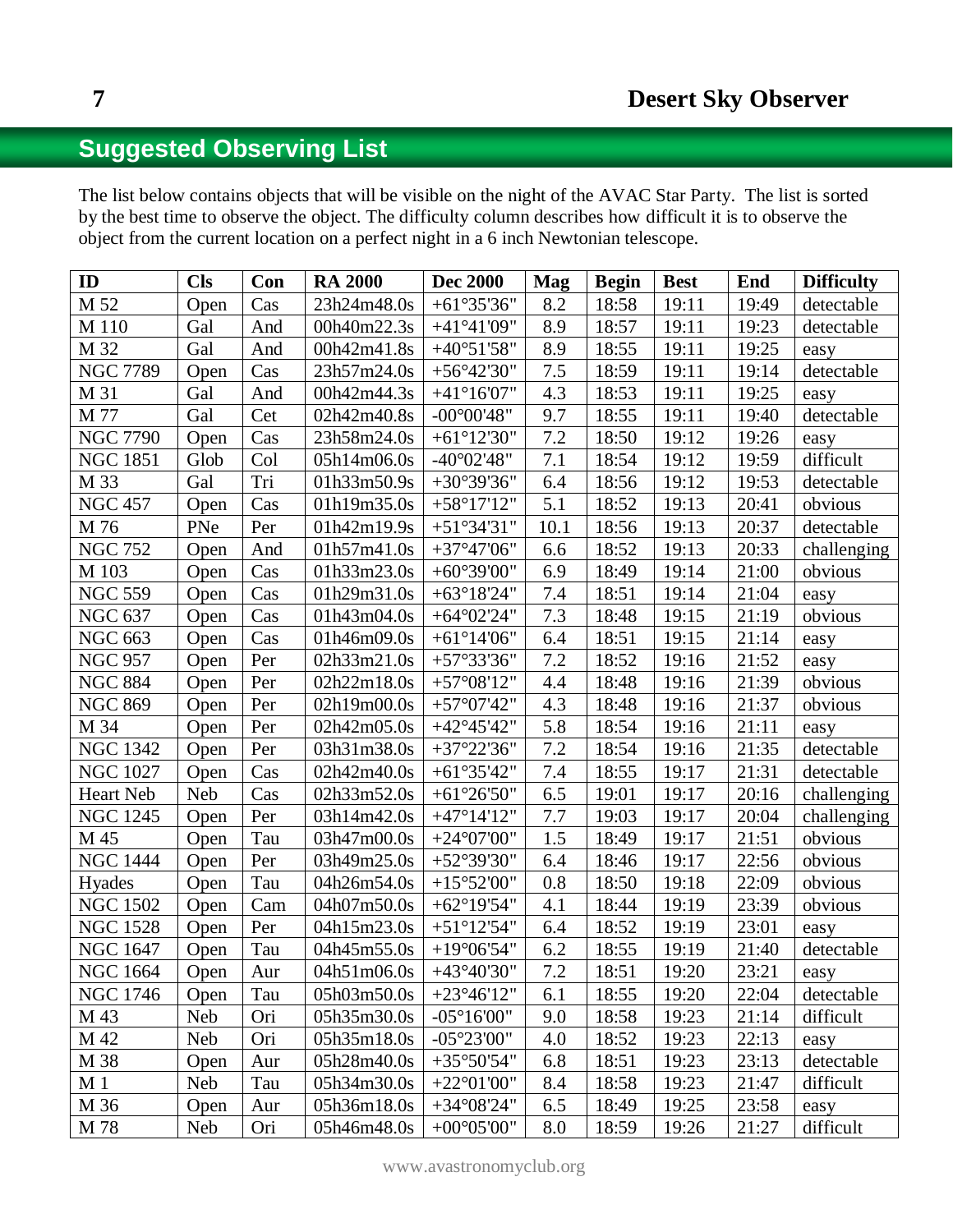| 8<br><b>Desert Sky Observer</b> |            |                      |                |                                           |            |              |             |       |                   |
|---------------------------------|------------|----------------------|----------------|-------------------------------------------|------------|--------------|-------------|-------|-------------------|
| ID                              | <b>Cls</b> | Con                  | <b>RA 2000</b> | <b>Dec 2000</b>                           | <b>Mag</b> | <b>Begin</b> | <b>Best</b> | End   | <b>Difficulty</b> |
| M 37                            | Open       | Aur                  | 05h52m18.0s    | $+32^{\circ}33'12"$                       | 6.2        | 18:50        | 19:30       | 00:03 | easy              |
| <b>NGC 2129</b>                 | Open       | Gem                  | 06h01m07.0s    | $+23^{\circ}19'20"$                       | 7.0        | 18:46        | 19:32       | 00:03 | obvious           |
| <b>NGC 2169</b>                 | Open       | Ori                  | 06h08m24.0s    | $+13°57'54"$                              | 7.0        | 18:47        | 19:37       | 23:47 | obvious           |
| M 35                            | Open       | Gem                  | 06h09m00.0s    | $+24^{\circ}21'00''$                      | 5.6        | 18:50        | 19:38       | 23:58 | easy              |
| <b>NGC 2175</b>                 | Open       | Ori                  | 06h09m39.0s    | $+20^{\circ}29'12"$                       | 6.8        | 18:53        | 19:39       | 23:21 | detectable        |
| <b>NGC 2237</b>                 | <b>Neb</b> | Mon                  | 06h32m02.0s    | $+04^{\circ}59'10"$                       | 5.5        | 19:02        | 19:59       | 22:00 | challenging       |
| <b>NGC 2264</b>                 | Open       | Mon                  | 06h40m58.0s    | $+09^{\circ}53'42"$                       | 4.1        | 18:49        | 20:08       | 00:09 | easy              |
| M 41                            | Open       | CMa                  | 06h46m01.0s    | $-20^{\circ}45'24"$                       | 5.0        | 18:53        | 20:13       | 21:51 | easy              |
| <b>NGC 2301</b>                 | Open       | $\operatorname{Mon}$ | 06h51m45.0s    | $+00^{\circ}27'36''$                      | 6.3        | 18:50        | 20:19       | 23:52 | easy              |
| M 50                            | Open       | Mon                  | 07h02m42.0s    | $-08^{\circ}23'00"$                       | 7.2        | 18:53        | 20:30       | 23:27 | detectable        |
| <b>NGC 2353</b>                 | Open       | Mon                  | 07h14m30.0s    | $-10^{\circ}16'00''$                      | 5.2        | 18:50        | 20:42       | 23:30 | easy              |
| <b>NGC 2355</b>                 | Open       | Gem                  | 07h16m59.0s    | $+13^{\circ}45'00''$                      | 9.7        | 18:58        | 20:44       | 23:30 | difficult         |
| <b>NGC 2360</b>                 | Open       | CMa                  | 07h17m43.0s    | $-15^{\circ}38'30"$                       | 9.1        | 19:17        | 20:44       | 22:13 | challenging       |
| <b>NGC 2392</b>                 | PNe        | Gem                  | 07h29m10.8s    | $+20^{\circ}54'42"$                       | 8.6        | 18:46        | 20:57       | 01:26 | obvious           |
| <b>NGC 2423</b>                 | Open       | Pup                  | 07h37m06.0s    | $-13°52'18"$                              | 7.0        | 18:54        | 21:04       | 23:33 | easy              |
| M 47                            | Open       | Pup                  | 07h36m35.0s    | $-14^{\circ}29'00"$                       | 4.3        | 18:50        | 21:04       | 23:30 | obvious           |
| <b>NGC 2439</b>                 | Open       | Pup                  | 07h40m45.0s    | $-31^{\circ}41'36"$                       | 7.1        | 19:03        | 21:08       | 23:18 | detectable        |
| M 46                            | Open       | Pup                  | 07h41m46.0s    | $-14^{\circ}48'36"$                       | 6.6        | 18:57        | 21:09       | 23:33 | detectable        |
| <b>NGC 2440</b>                 | PNe        | Pup                  | 07h41m55.4s    | $-18^{\circ}12'31''$                      | 11.5       | 19:10        | 21:09       | 23:08 | detectable        |
| M 93                            | Open       | Pup                  | 07h44m30.0s    | $-23°51'24"$                              | 6.5        | 20:14        | 21:11       | 22:09 | easy              |
| <b>NGC 2451</b>                 | Open       | Pup                  | 07h45m23.0s    | $-37^{\circ}57'21"$                       | 3.7        | 19:17        | 21:12       | 23:07 | easy              |
| <b>NGC 2477</b>                 | Open       | Pup                  | 07h52m10.0s    | $-38°31'48"$                              | 5.7        | 19:29        | 21:19       | 23:09 | easy              |
| <b>NGC 2506</b>                 | Open       | Mon                  | 08h00m01.0s    | $-10^{\circ}46'12"$                       | 8.9        | 19:30        | 21:27       | 23:26 | difficult         |
| <b>NGC 2547</b>                 | Open       | Vel                  | 08h10m09.0s    | $-49^{\circ}12'54"$                       | 5.0        | 21:06        | 21:37       | 22:08 | challenging       |
| <b>NGC 2546</b>                 | Open       | Pup                  | 08h12m15.0s    | $-37^{\circ}35'42"$                       | 5.2        | 20:27        | 21:39       | 22:52 | difficult         |
| <b>NGC 2571</b>                 | Open       | Pup                  | 08h18m56.0s    | -29°45'00"                                | 7.4        | 19:30        | 21:46       | 00:02 | detectable        |
| M 44                            | Open       | Cnc                  | 08h40m24.0s    | $+19^{\circ}40'00"$                       | 3.9        | 18:55        | 22:08       | 02:10 | easy              |
| IC 2395                         | Open       | Vel                  | 08h42m30.0s    | $-48^{\circ}06'48"$                       | 4.6        | 21:16        | 22:09       | 23:03 | detectable        |
| M 67                            | Open       | Cnc                  | 08h51m18.0s    | $+11^{\circ}48^{\prime}00^{\prime\prime}$ | $7.4\,$    | 19:21        | 22:18       | 01:17 | detectable        |
| M 82                            | Gal        | UMa                  | 09h55m52.4s    | $+69^{\circ}40'47"$                       | 9.0        | 18:56        | 23:23       | 05:06 | detectable        |
| M 81                            | Gal        | UMa                  | 09h55m33.1s    | $+69^{\circ}03'56"$                       | 7.8        | 18:56        | 23:23       | 05:00 | detectable        |
| <b>NGC 3132</b>                 | PNe        | Vel                  | 10h07m01.8s    | $-40^{\circ}26'11''$                      | 8.2        | 21:45        | 23:33       | 01:21 | easy              |
| <b>NGC 3132</b>                 | PNe        | Vel                  | 10h07m01.8s    | $-40^{\circ}26'11''$                      | 8.2        | 21:45        | 23:33       | 01:21 | easy              |
| <b>NGC 3228</b>                 | Open       | Vel                  | 10h21m22.0s    | $-51^{\circ}43'42"$                       | 6.4        | 23:26        | 23:48       | 00:09 | challenging       |
| <b>NGC 3227</b>                 | Gal        | Leo                  | 10h23m30.6s    | $+19°51'54"$                              | 11.5       | 20:42        | 23:51       | 02:59 | difficult         |
| <b>NGC 3242</b>                 | PNe        | Hya                  | 10h24m46.1s    | $-18°38'32"$                              | 8.6        | 21:56        | 23:51       | 01:47 | obvious           |
| M 97                            | PNe        | UMa                  | 11h14m47.7s    | $+55^{\circ}01'09''$                      | 9.7        | 20:14        | 00:41       | 05:01 | detectable        |
| M 65                            | Gal        | Leo                  | 11h18m55.7s    | $+13^{\circ}05'32"$                       | 10.1       | 21:18        | 00:46       | 04:13 | detectable        |
| M 66                            | Gal        | Leo                  | 11h20m14.9s    | $+12^{\circ}59'30"$                       | 9.7        | 21:19        | 00:47       | 04:14 | detectable        |
| M 106                           | Gal        | CVn                  | 12h18m57.6s    | $+47^{\circ}18'13"$                       | 9.1        | 21:40        | 01:45       | 05:08 | detectable        |
| Col 256                         | Open       | Com                  | 12h25m06.0s    | $+26^{\circ}06'00"$                       | 2.9        | 21:37        | 01:51       | 05:13 | easy              |
| M 84                            | Gal        | Vir                  | 12h25m03.9s    | $+12^{\circ}53'12"$                       | 10.1       | 22:34        | 01:52       | 05:02 | detectable        |
| M 86                            | Gal        | Vir                  | 12h26m12.2s    | $+12^{\circ}56'44"$                       | 9.8        | 22:50        | 01:52       | 04:53 | detectable        |
| 3C 273.0                        | <b>QSO</b> | Vir                  | 12h29m06.7s    | $+02^{\circ}03'08"$                       | 12.8       | 22:26        | 01:55       | 05:11 | difficult         |
| 3C 273.0                        | <b>QSO</b> | Vir                  | 12h29m06.7s    | $+02^{\circ}03'08"$                       | 12.8       | 22:26        | 01:55       | 05:11 | difficult         |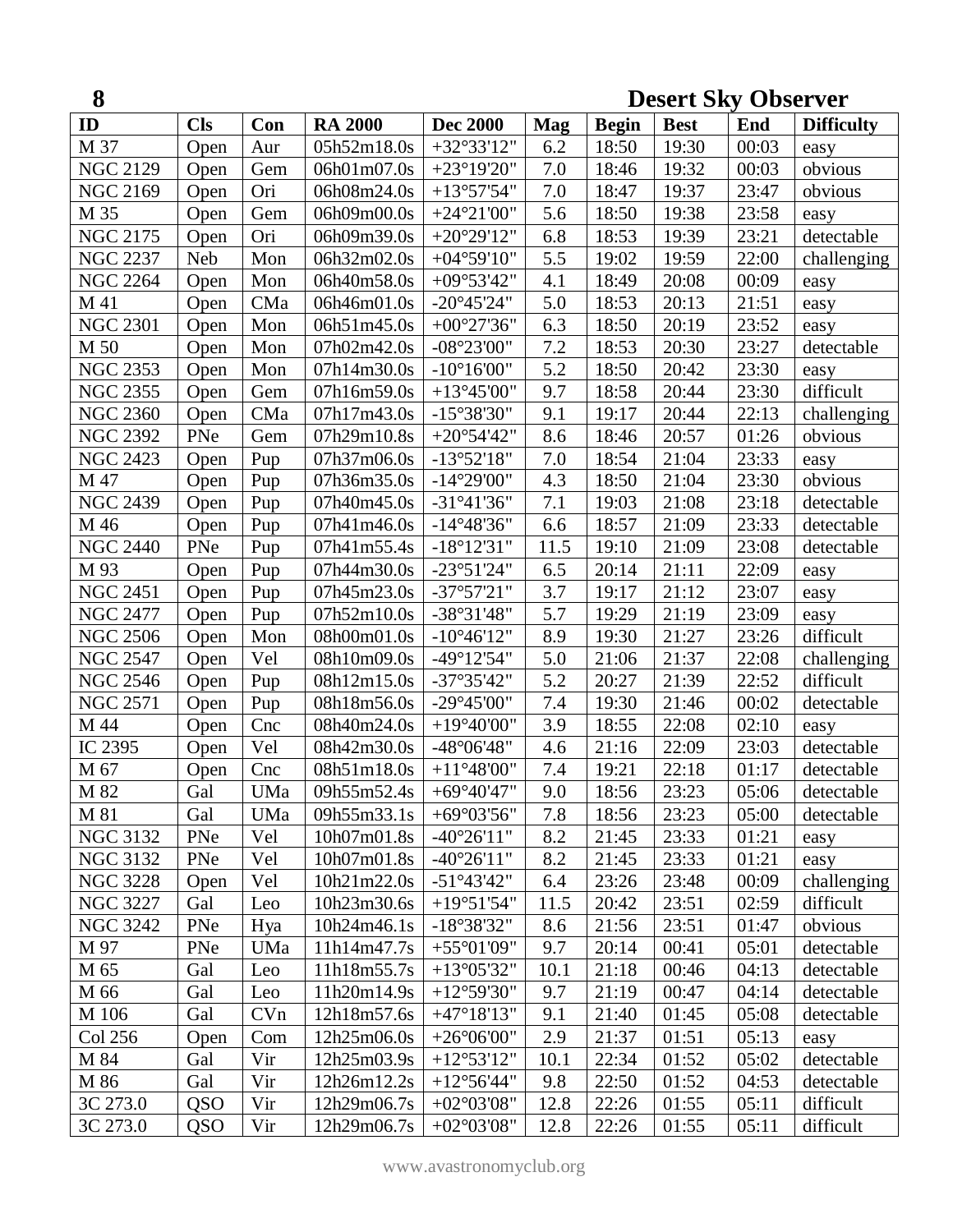| 9               |            |     |                |                      |            |              | <b>Desert Sky Observer</b> |       |                   |  |
|-----------------|------------|-----|----------------|----------------------|------------|--------------|----------------------------|-------|-------------------|--|
| ID              | <b>Cls</b> | Con | <b>RA 2000</b> | <b>Dec 2000</b>      | <b>Mag</b> | <b>Begin</b> | <b>Best</b>                | End   | <b>Difficulty</b> |  |
| M 49            | Gal        | Vir | 12h29m46.8s    | $+08^{\circ}00'01"$  | 9.3        | 22:40        | 01:56                      | 05:04 | detectable        |  |
| M 87            | Gal        | Vir | 12h30m49.2s    | $+12^{\circ}23'29''$ | 9.6        | 22:38        | 01:58                      | 05:04 | detectable        |  |
| <b>NGC 4565</b> | Gal        | Com | 12h36m20.8s    | $+25^{\circ}59'15"$  | 10.1       | 22:45        | 02:03                      | 05:05 | difficult         |  |
| M 104           | Gal        | Vir | 12h39m59.3s    | $-11°37'22"$         | 9.1        | 23:26        | 02:06                      | 04:47 | detectable        |  |
| M 94            | Gal        | CVn | 12h50m53.1s    | $+41^{\circ}07'12"$  | 8.7        | 21:50        | 02:17                      | 05:14 | detectable        |  |
| M 64            | Gal        | Com | 12h56m43.8s    | $+21^{\circ}41'00''$ | 9.3        | 22:37        | 02:23                      | 05:13 | detectable        |  |
| M 51            | Gal        | CVn | 13h29m52.3s    | $+47^{\circ}11'40''$ | 8.7        | 22:12        | 02:56                      | 05:15 | easy              |  |
| <b>NGC 5195</b> | Gal        | CVn | 13h29m59.6s    | $+47^{\circ}15'58"$  | 10.5       | 22:51        | 02:56                      | 05:12 | detectable        |  |
| M <sub>3</sub>  | Glob       | CVn | 13h42m11.0s    | $+28°22'42"$         | 6.3        | 22:59        | 03:08                      | 05:16 | easy              |  |
| M 101           | Gal        | UMa | 14h03m12.4s    | $+54^{\circ}20'53"$  | 8.4        | 23:20        | 03:29                      | 05:13 | detectable        |  |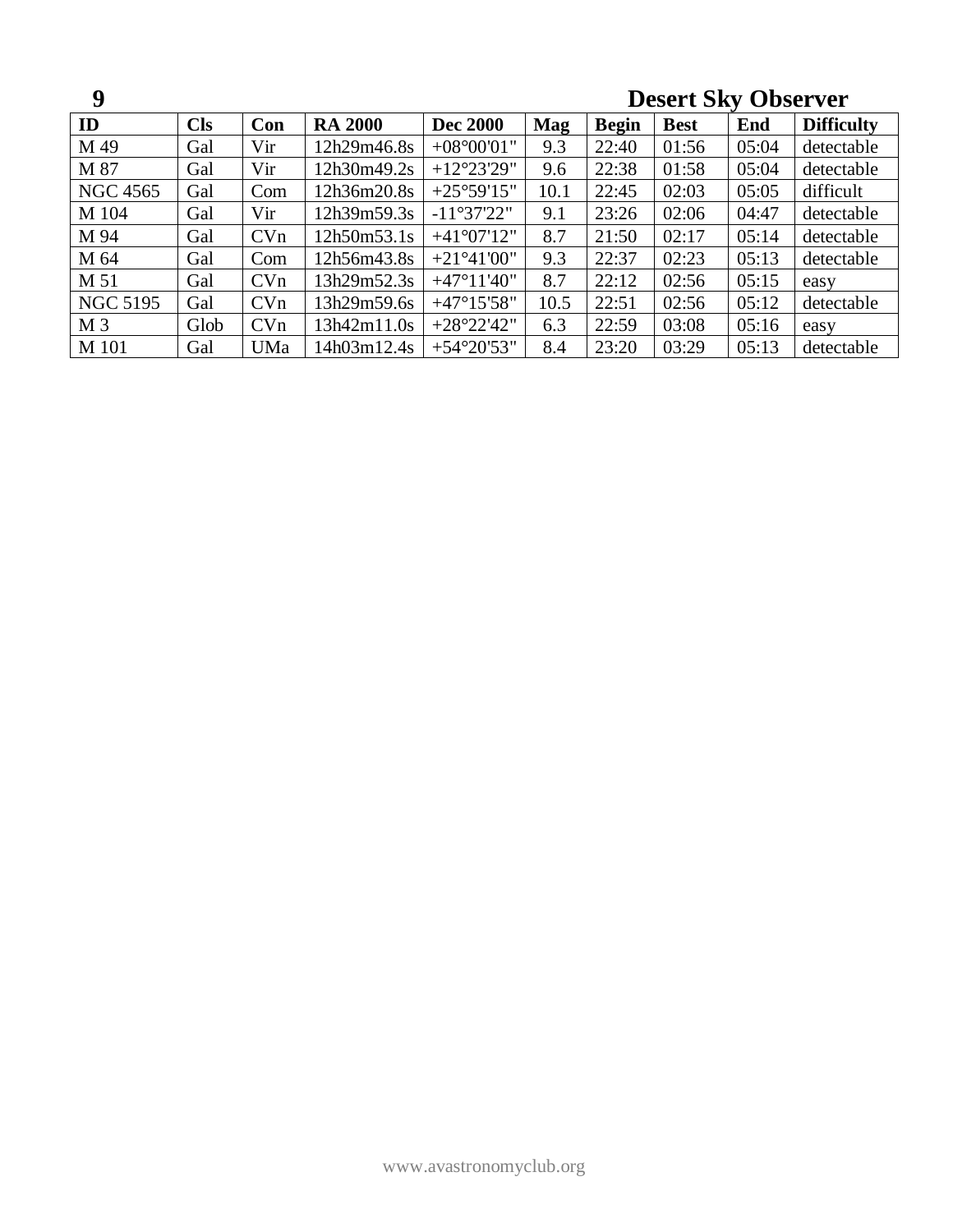# **A.V.A.C. Information**

Membership in the Antelope Valley Astronomy Club is open to any individual or family.

The Club has three categories of membership.

- Family membership at \$30.00 per year.
- Individual membership at \$25.00 per year.
- Junior membership at \$15.00 per year.

Membership entitles you to…

- Desert Sky Observer–monthly newsletter.
- The Reflector the publication of the Astronomical League.
- The A.V.A.C. Membership Manual.
- To borrow club equipment, books, videos and other items.

#### **AVAC P.O. BOX 8545, LANCASTER, CA 93539-8545**

Visit the Antelope Valley Astronomy Club website at [www.avastronomyclub.org/](http://www.avastronomyclub.org/)

The Antelope Valley Astronomy Club, Inc. is a 501(c)(3) Non-Profit Corporation.

The A.V.A.C. is a Sustaining Member of The Astronomical League and the International Dark-Sky Association.

# **Board Members**

#### **President:**

Frank Moore (661) 972-4775 [president@avastronomyclub.org](mailto:president@avastronomyclub.org)

#### **Vice-President:**

Vacant [vice-president@avastronomyclub.org](mailto:vice-president@avastronomyclub.org)

**Secretary:** Rose Moore (661) 972-1953 [secretary@avastronomyclub.org](mailto:secretary@avastronomyclub.org)

**Treasurer:** Rod Girard (661) 803-7838 [treasurer@avastronomyclub.org](mailto:treasurer@avastronomyclub.org)

**Director of Community Development:** Robert Lynch, Jr. [community@avastronomyclub.org](mailto:community@avastronomyclub.org)

## **Appointed Positions**

**Newsletter Editor:** Steve Trotta (661) 269-5428 [dso@avastronomyclub.org](mailto:dso@avastronomyclub.org)

**Equipment & Library:** Bill Grove [library@avastronomyclub.org](mailto:library@avastronomyclub.org)

**Club Historian:** Tom Koonce (661) 943-8200 [history@avastronomyclub.org](mailto:history@avastronomyclub.org)

**Webmaster:** Steve Trotta (661) 269-5428 [webmaster@avastronomyclub.org](mailto:webmaster@avastronomyclub.org)

#### **Astronomical League Coordinator:** Don Bryden (661) 270-0627 [al@avastronomyclub.org](mailto:al@avastronomyclub.org)